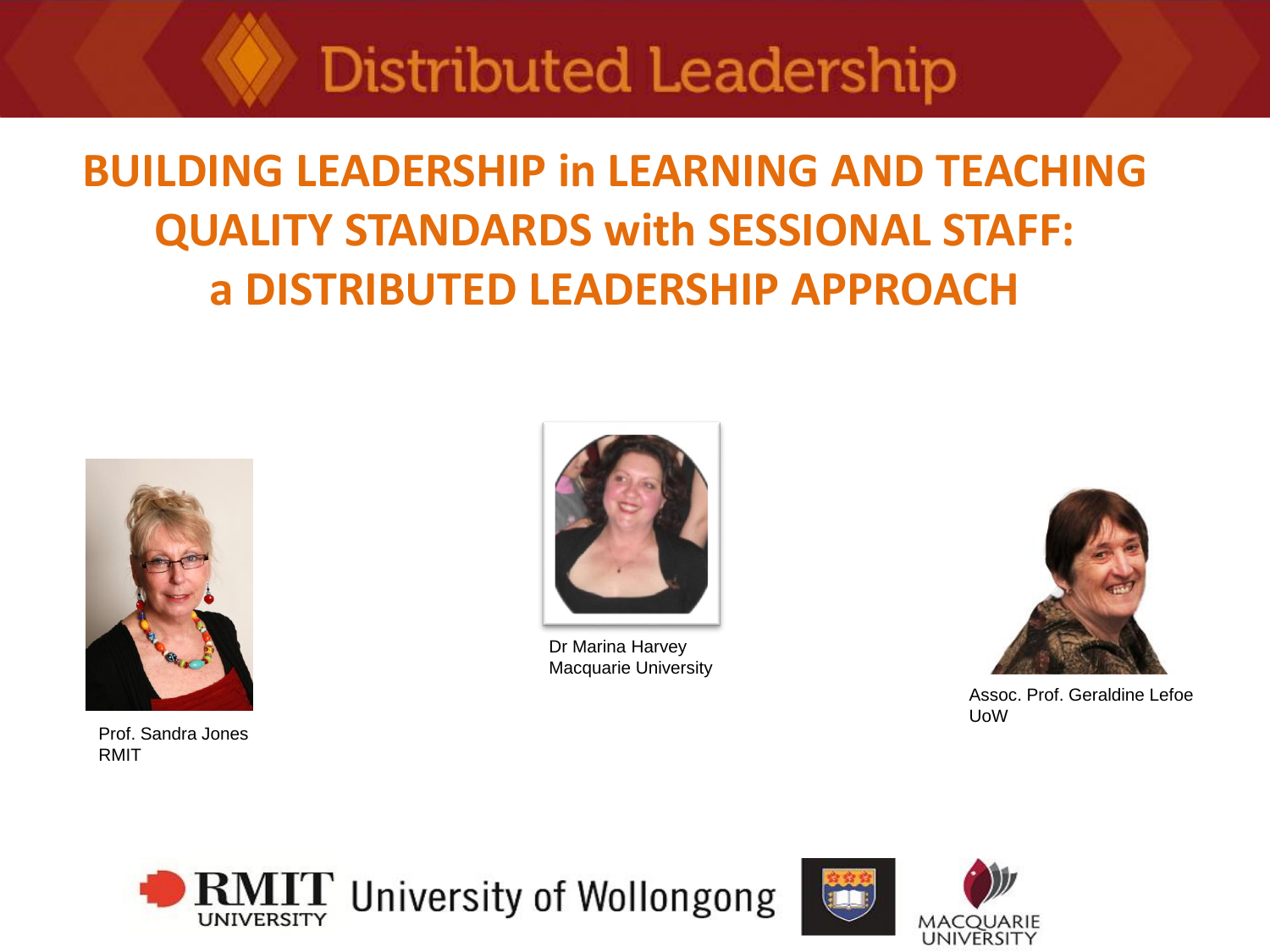# **This session aims to….**

- 1. Discuss how distributed leadership can engage sessional staff in a process that ensures their contribution to enhancing quality standards in learning and teaching
- 2. Engage participants in a *reflective activity* of how the ASERT (Action Self Enabling Reflective Tool) developed as a resource to enable distributed leadership, may be modified to ensure sessional staff engagement.
- 3. Invite participants to engage in a Community of Practice on distributed leadership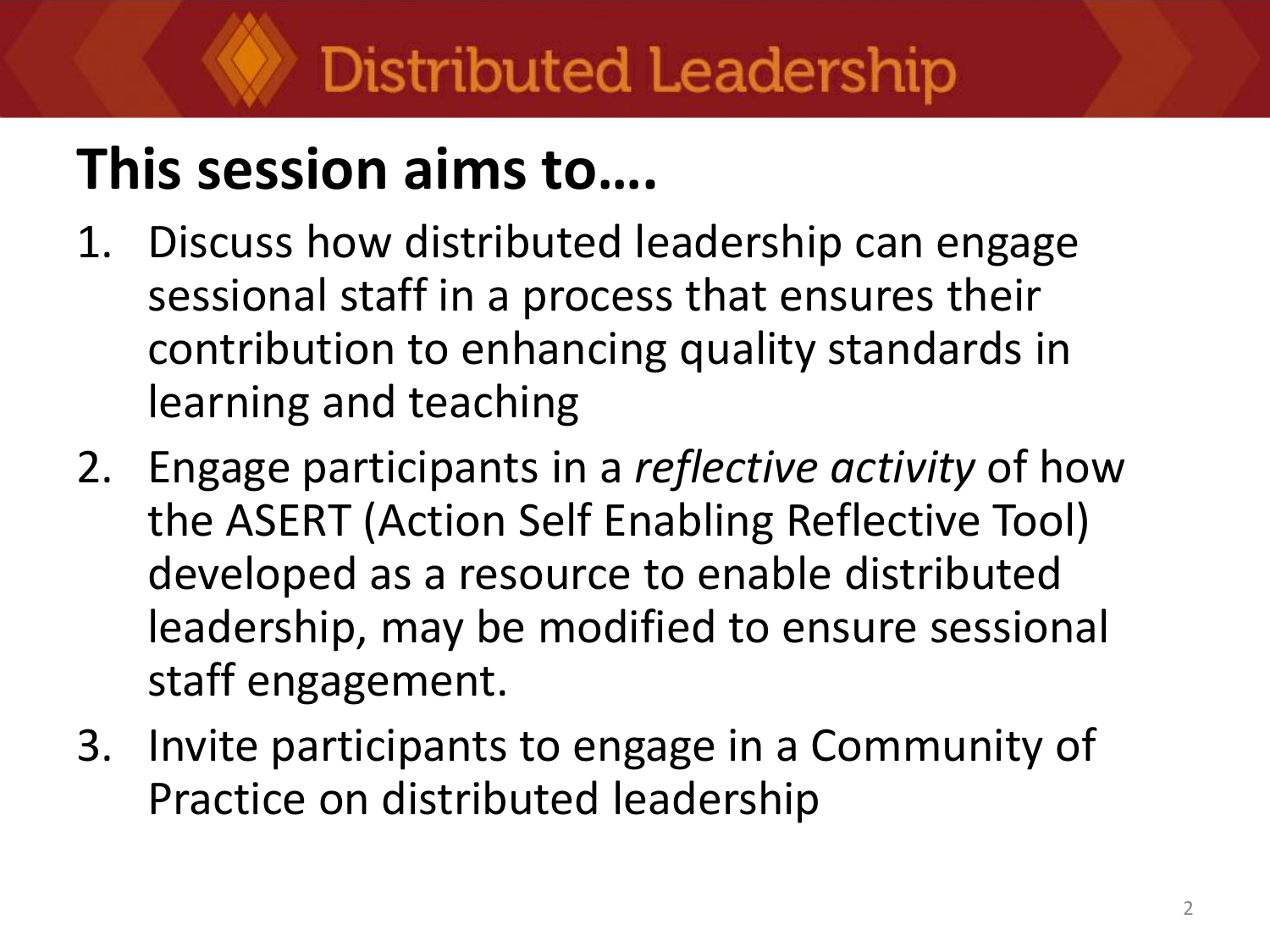# **Description**

*Action by many people working collectively across the institution to build leadership capacity in learning and teaching.* 

*DL differs from other approaches to building leadership capacity in which the traits, skills and behaviours of individual leaders are emphasised*

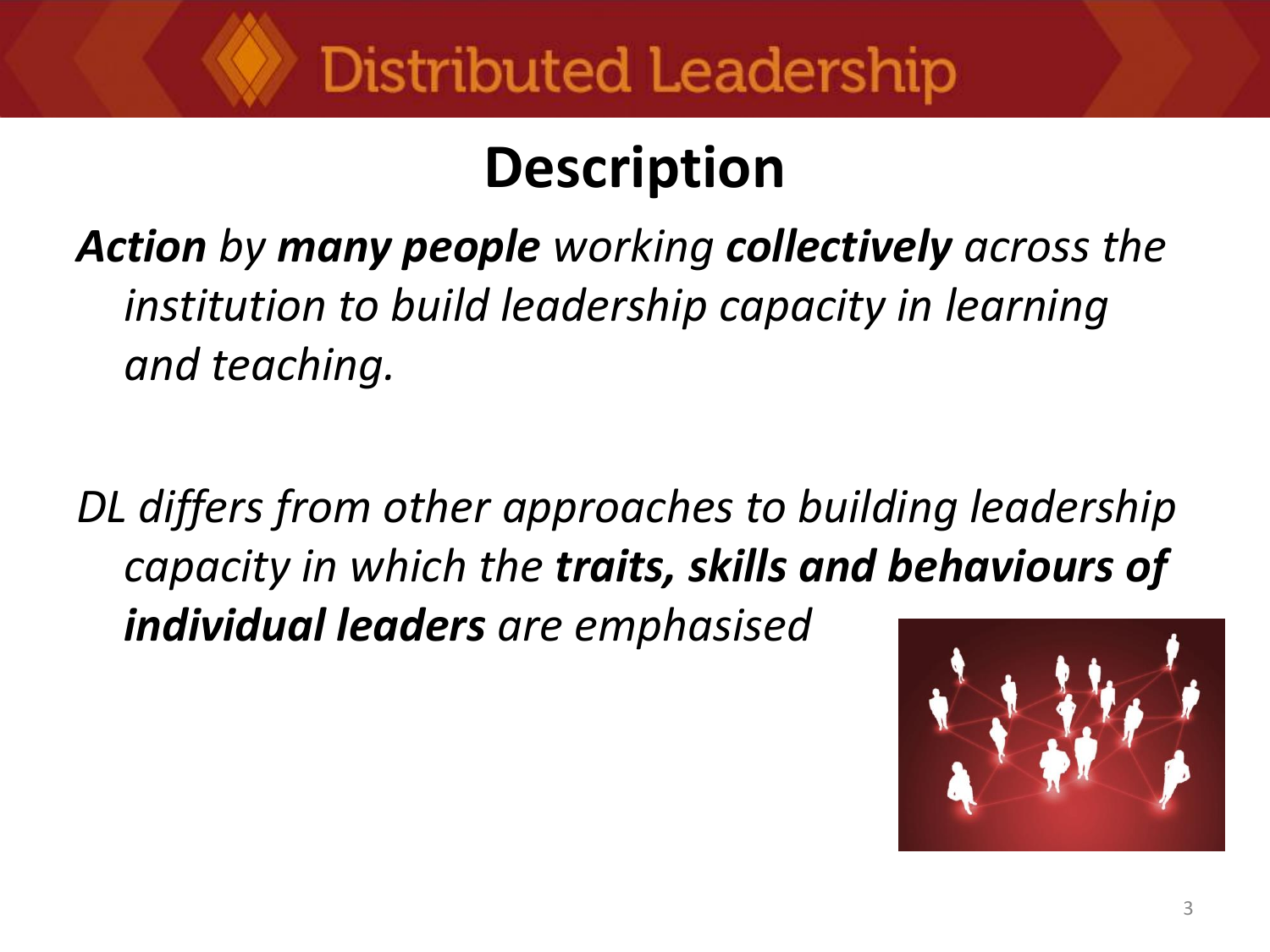| Criteria for                               | Dimensions and Values to enable development of Distributed Leadership      |                                                             |                                                                      |                                                                                 |  |
|--------------------------------------------|----------------------------------------------------------------------------|-------------------------------------------------------------|----------------------------------------------------------------------|---------------------------------------------------------------------------------|--|
| <b>Distributed</b><br>Leadership           | <b>CONTEXT</b><br><b>Trust</b>                                             | <b>CULTURE</b><br>Respect                                   | <b>CHANGE</b><br>Recognition                                         | <b>RELATIONSHIPS</b><br>Collaboration                                           |  |
| People are involved                        | Expertise of<br>individuals is used to<br>inform decisions                 | Individuals participate<br>in decision making               | All levels and functions<br>have input into policy<br>development    | <b>Expertise of individuals</b><br>contributes to collective<br>decision making |  |
| Processes are<br>supportive                | Leadership is<br>implemented as a<br>shared process not<br>just a position | Decentralised groups<br>engage in decision<br>making        | All levels and functions<br>have input into policy<br>implementation | Communities of<br>Practice are modeled                                          |  |
| Professional<br>development is<br>provided | DL is a component of<br>leadership training                                | Mentoring for DL is<br>provided                             | Leaders at all levels<br>proactively encourage<br>DL                 | Collaboration is<br>facilitated                                                 |  |
| Resources are<br>available                 | Space, time &<br>finance for<br>collaboration are<br>available             | Leadership<br>contribution is<br>recognised and<br>rewarded | Flexibility is built into<br>infrastructure and<br>systems           | Opportunities for<br>regular networking are<br>supported<br>4                   |  |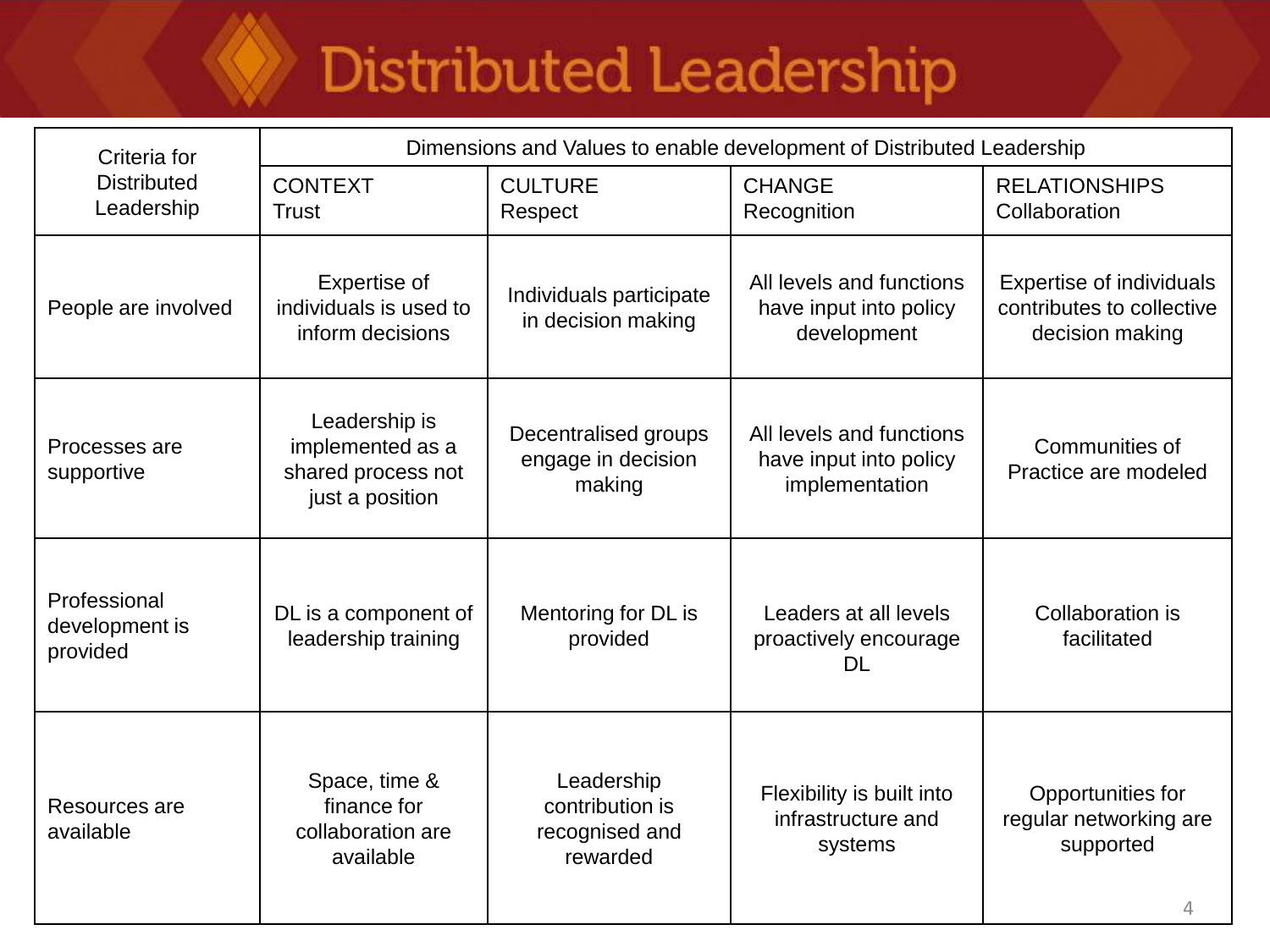#### Aligning the Sessional Staff Standards Framework and the ASERT

|                                                                                        | <b>Sessional Staff Standards Framework</b>                                                                                                                                                                                                                                                                                                        | <b>ASERT</b>                                                                                                                                            |
|----------------------------------------------------------------------------------------|---------------------------------------------------------------------------------------------------------------------------------------------------------------------------------------------------------------------------------------------------------------------------------------------------------------------------------------------------|---------------------------------------------------------------------------------------------------------------------------------------------------------|
| <b>Principle</b><br>1:<br><b>Assuring</b><br>and<br>enhancing<br>the<br>quality of L&T |                                                                                                                                                                                                                                                                                                                                                   |                                                                                                                                                         |
|                                                                                        | 1.3Department level<br>1.3b Sessional staff engage in decision-<br>making on L&T issues<br>GP SS input is actively sought when<br>making L&T decisions<br>SS are paid for their contributions                                                                                                                                                     | People are involved-<br>Expertise of individuals is used to<br>inform decision<br>Expertise of individuals contributes to<br>collective decision making |
|                                                                                        | 1.3c Sessional staff are involved in Resources are available<br>teaching teams<br>regular meetings that allow collaboration<br>GP-<br>debriefing, planning, sharing of good Opportunities for regular networking<br>practice, collaborative development of are provided<br>L&T strategies as well as mentoring and<br>team building opportunities | Space, time<br>and<br>finance<br>for<br>available<br>are                                                                                                |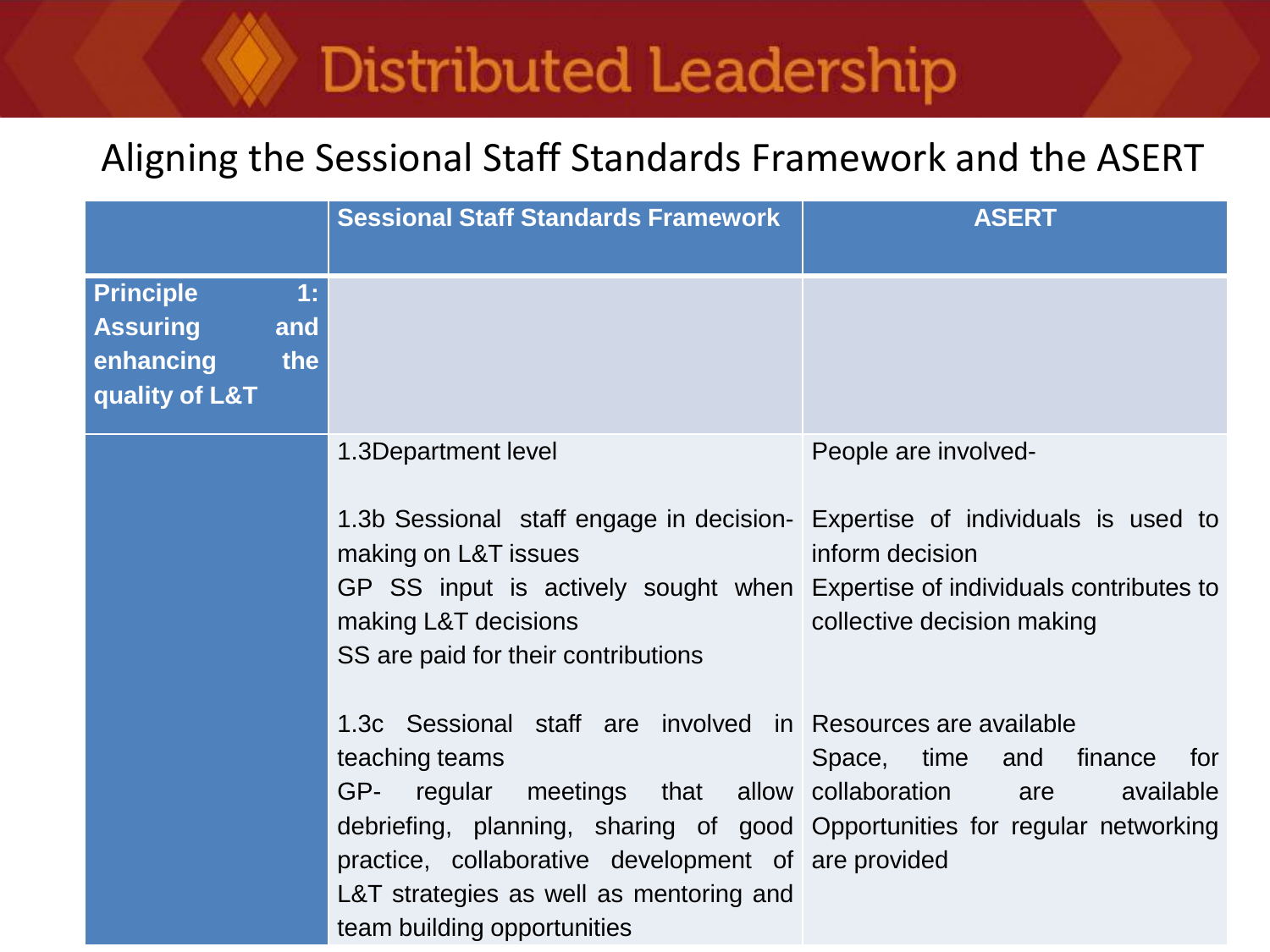#### Aligning the Sessional Staff Standards Framework and the ASERT

|                                           | <b>Sessional Staff Standards Framework</b>                                                                                                | <b>ASERT</b>   |
|-------------------------------------------|-------------------------------------------------------------------------------------------------------------------------------------------|----------------|
| <b>Principle</b><br><b>Support for SS</b> | 2 2.1 Institution level                                                                                                                   | PD is provided |
|                                           | 2.1a Institution has a funding model that Mentoring for DL is provided<br>allocates resources for sessional staff PD<br>2.2 Faculty level |                |
|                                           | 2.2a An active two-way communication Collaboration is facilitated<br>system is in place between Faculty and<br>sessional staff            |                |
|                                           |                                                                                                                                           |                |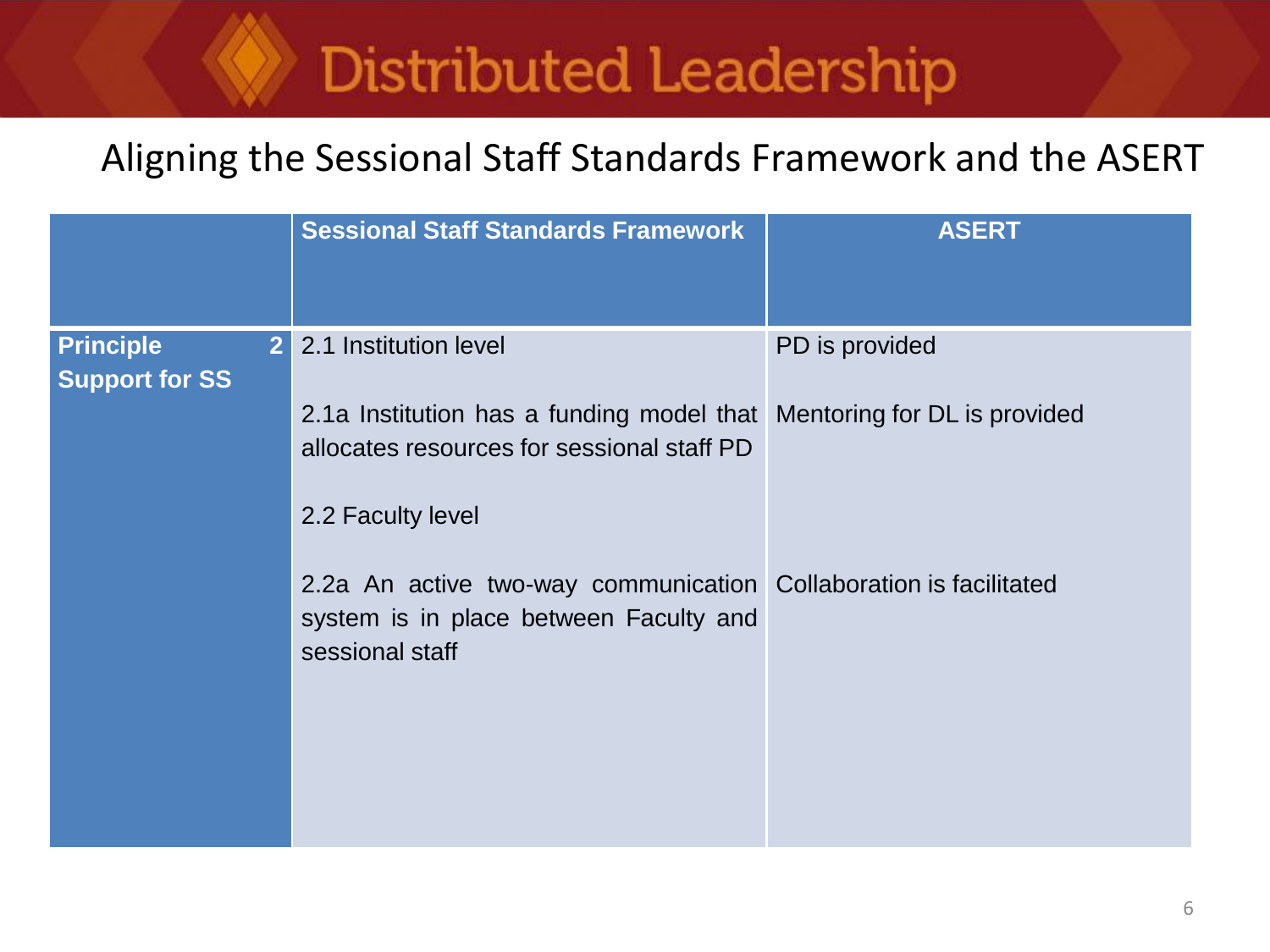#### Aligning the Sessional Staff Standards Framework and the ASERT

|                                                             | <b>Sessional Staff Standards Framework</b>                                                                                                                                                                                                                                                            | <b>ASERT</b>                                                                                                                                |
|-------------------------------------------------------------|-------------------------------------------------------------------------------------------------------------------------------------------------------------------------------------------------------------------------------------------------------------------------------------------------------|---------------------------------------------------------------------------------------------------------------------------------------------|
| <b>Principle</b><br>3 <sup>1</sup><br><b>Sustainability</b> | 3. Institutional level<br>Teaching excellence by SS is<br>3.1a<br>recognised and rewarded<br>GP SS are encouraged to apply for<br>university teaching awards<br>Special categories exist for SS<br>3.2 Faculty level<br>3.2a SS are included in academic CoPs<br>GP SS participate in research on L&T | Resources are available<br>Leadership contribution<br><b>is</b><br>recognised and rewarded<br>Processes are supportive<br>CoPs are modelled |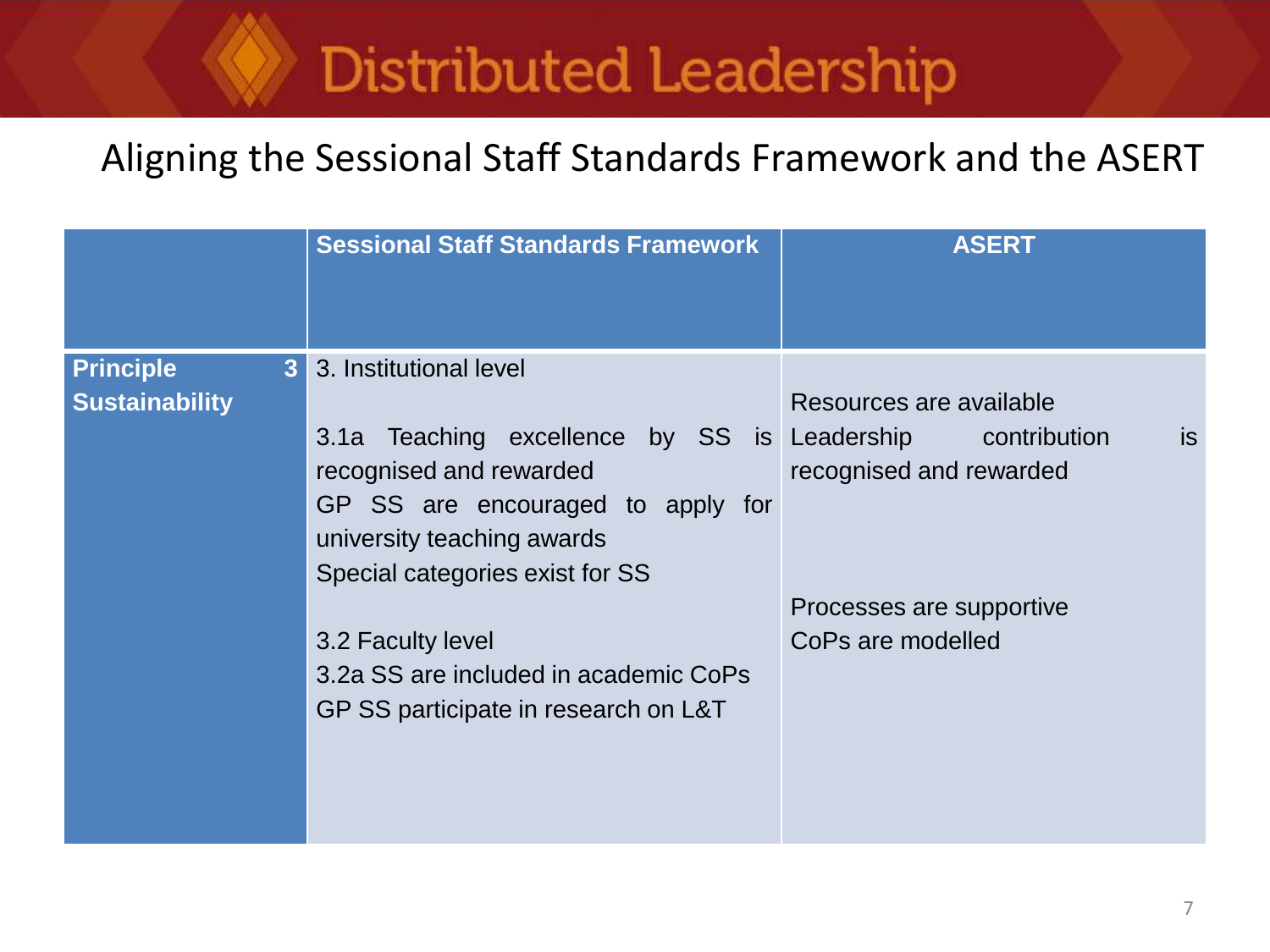

## **3. Reflective Activity:**

Reflect on what changes would need to be made in your institution to enable a distributed leadership approach to assist sessional staff to contribute to the enhancement of learning and teaching quality?

Discuss this within your groups to determine the most important enabling action needed.